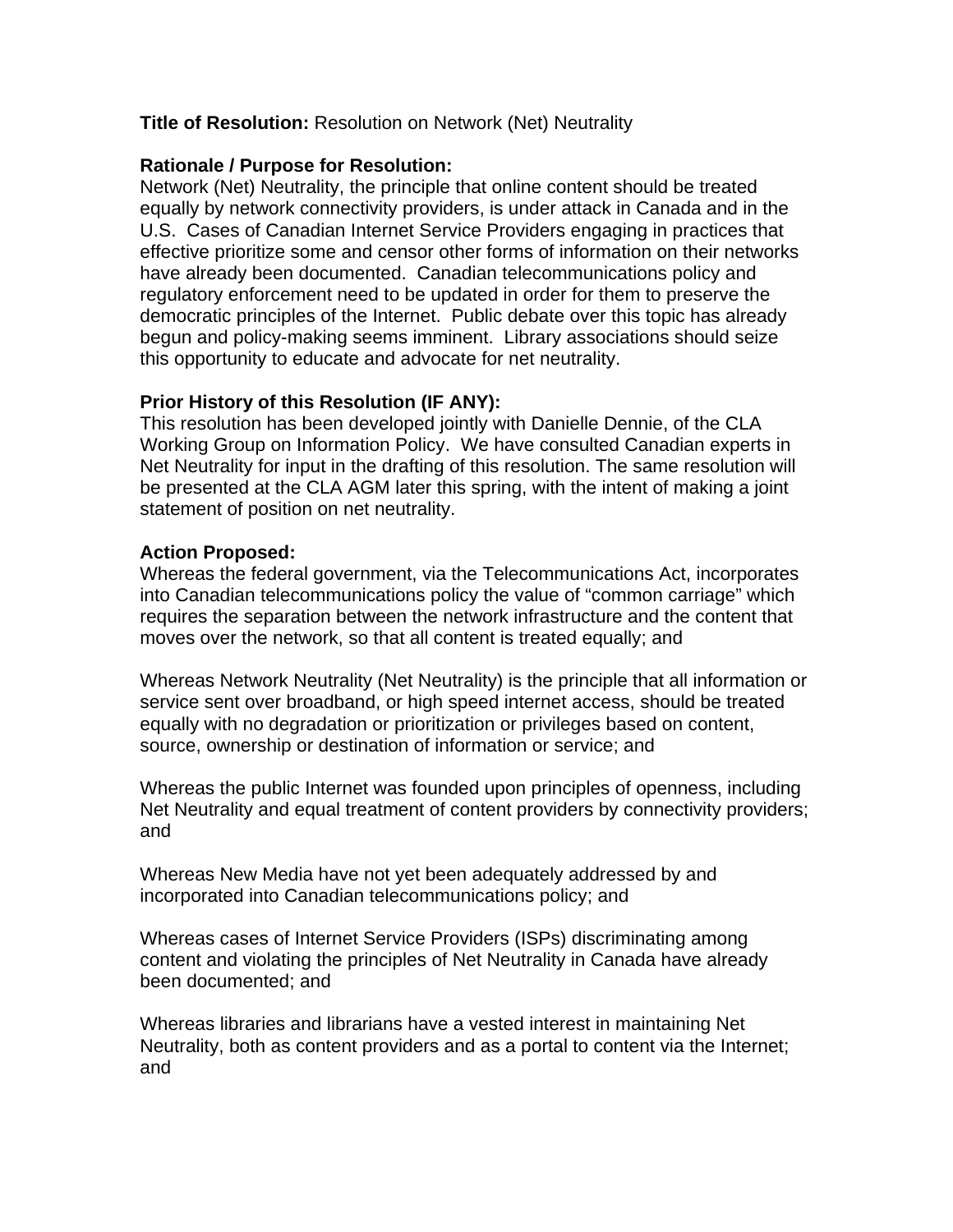Whereas it is the position of the British Columbia Library Association that "It is in the interest for libraries and librarians to make available the widest diversity of views and expressions" and "It is the responsibility of library administrators and librarians, as guardians of the peoples' freedom to read, to contest encroachments upon that freedom" (BCLA Statement on Intellectual Freedom); and

Whereas the IFLA/UNESCO Internet Manifesto Guidelines instruct that "In the interests of keeping the Internet as a neutral mechanism for the delivery of information and services, librarians should resist any efforts to introduce a tiered pricing model or otherwise diminish the neutral nature of the network";

Therefore, be it resolved that the British Columbia Library Association affirms the right of all in our communities to equitable access to and use of the internet, free from commercial bias; and

Be it further resolved that the British Columbia Library Association urge the Canadian government to re-examine the Telecommunications Act in order to clearly legislate in favour of a neutral Internet, requiring ISPs to comply with common carriage provisions and conduct business in a manner that is open, transparent, and accountable; and

Be it further resolved that the British Columbia Library Association call for the CRTC to develop clear and enforceable rules to protect Net Neutrality; and

Be it further resolved that the British Columbia Library Association educate the library community about Net Neutrality and encourage the library community to act in support of Net Neutrality.

# **BCLA Committees / Interest Groups Consulted (IF ANY):**

Information Policy Committee, Intellectual Freedom Committee

**Endorsement by BCLA Committees / Interest Groups (IF ANY):** 

Information Policy Committee, Intellectual Freedom Committee

#### **Fiscal Implications (IF ANY):**

If net neutrality is not maintained, library's costs for providing Internet service and/or delivering their own content via the Internet could increase.

# **If this resolution necessitates a change in existing policy, state the policy and the change:**

N/A

#### **If this resolution establishes policy, state the policy:**  N/A